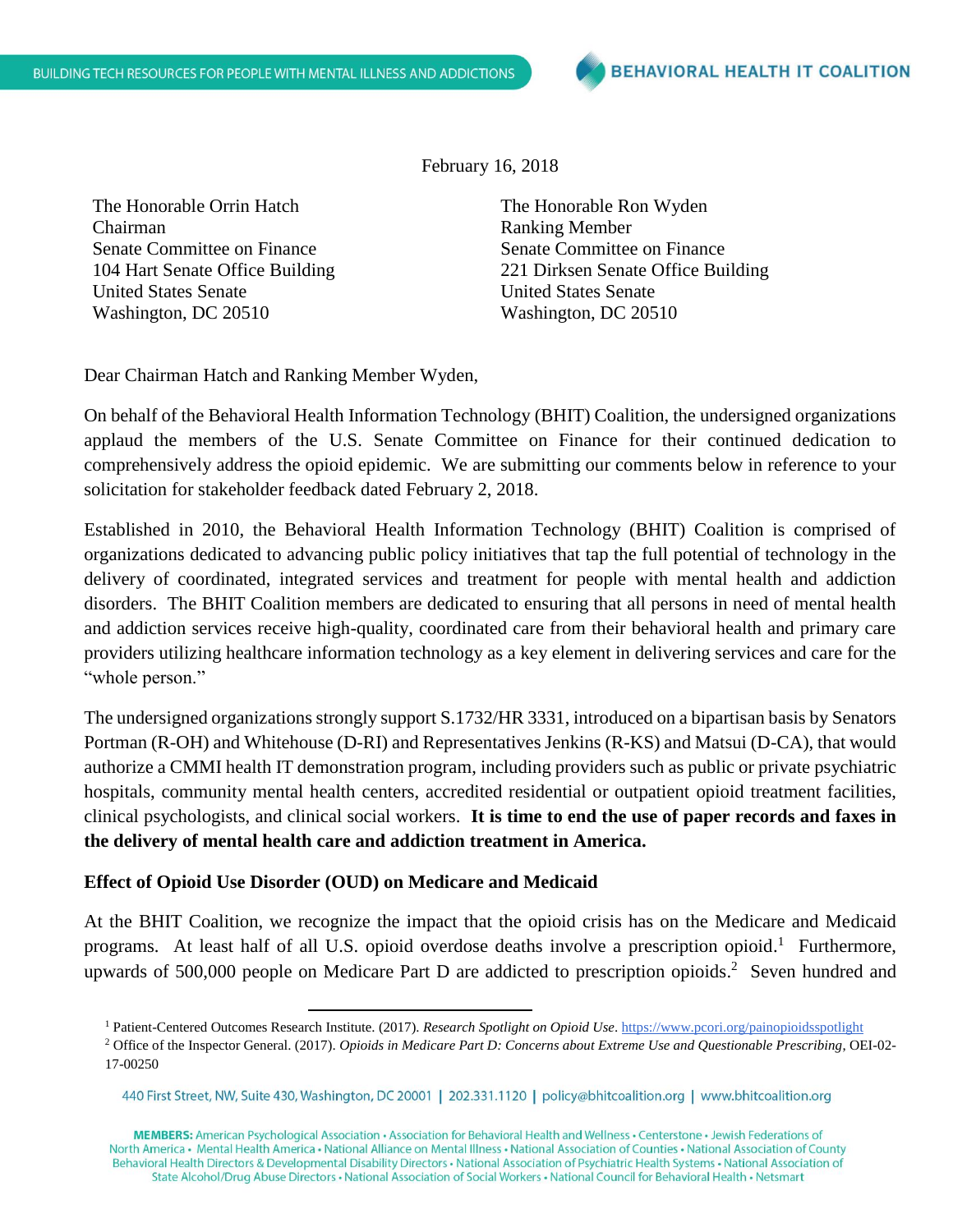thirty thousand Seniors on Medicare are at risk for opioid addiction,<sup>3</sup> and more than 6 out of every  $1,000$ Medicare patients are diagnosed with an opioid disorder, compared with 1 of every 1,000 patients covered by private insurance. 4

Additionally, treating opioid use disorder within Medicare and Medicaid poses a significant cost to both programs. The total Medicare cost of treating and stabilizing patients after an overdose is \$6.4 billion, and Medicare is the largest single-payer for opioid overdose hospitalizations.<sup>5</sup> This cost has increased each year as after 2000, hospital charges per opioid-driven hospitalization increased \$73 per hospitalization per year.<sup>6</sup>

The staggering financial effect of opioids has not gone unnoticed by the Centers for Medicare and Medicaid Services (CMS), not only for substance use treatment, but for other accompanying co-morbidities. A recent CMS letter to State Medicaid Directors on strategies to address the opioid epidemic states that "Medicaid beneficiaries who struggle with addiction to opioids or other substances have high rates of comorbid physical and mental health conditions, resulting in higher spending for general medical services. Recent research has reaffirmed that most spending on individuals struggling with addiction is not on treatment for those conditions, but instead focused on co-morbid physical conditions. Between 2010 and 2013, among adult Medicaid beneficiaries treated for a behavioral health disorder, 75 percent of spending for these individuals was for treatment of co-morbid conditions as opposed to their behavioral health condition. At least one state has found significant reductions in medical costs among Medicaid beneficiaries who accessed addiction treatment compared to those who did not."<sup>7</sup> Allowing integrated care for treatment of individuals with OUD among providers not only saves cost, but improves the quality of care they can provide.

#### **Clinical Circumstances for Persons with OUD**

With respect to the clinical circumstances for people with OUD, researchers have shown that people with substance use disorders die as much as 20 years younger than others of the same age from cancer, cardiovascular disorders, HIV/AIDs and STDs, injuries, and many other illnesses.<sup>8</sup> Each year, more than 100,000 people in the United States die of alcohol or drug related causes, making it the fourth leading cause

http://higherlogicdownload.s3.amazonaws.com/AMHCA/6664039b-12a0-4d03-8199-

analysis/blogs/stateline/2016/07/26/older-addicts-squeezed-by-opioid-epidemic

 $\overline{\phantom{a}}$ 

<sup>3</sup> American Mental Health Counselors Association. (2017). *Virtual Action Day Advocate Packet*.

<sup>32</sup>c785fe1687/UploadedImages/Site%20Photos/Advocacy/AMHCA\_Grassroots\_Packet.pdf

<sup>4</sup> Vestal, C. (2016). *Older Addicts Squeezed by Opioid Epidemic*. http://www.pewtrusts.org/en/research-and-

<sup>5</sup> Rhyan, C. (2017). *The Potential benefit of Eliminating Opioid Overdoses, Deaths, and Substance Use Disorders Exceeds \$95 Billion Per Year.* https://altarum.org/sites/default/files/uploaded-publication-files/Research-Brief\_Opioid-Epidemic-Economic-Burden.pdf

<sup>6</sup> Song, Z. (2017). Mortality Quadrupled Among Opioid-Driven Hospitalizations, Notably Within Lower-Income And Disabled White Populations. Health Affairs, 36(12). https://www.healthaffairs.org/doi/full/10.1377/hlthaff.2017.0689

<sup>7</sup> Centers for Medicare & Medicaid Services (2017). *Strategies to Address the Opioid Epidemic:* SMD # 17-003*.*

<sup>8</sup> Neumark YD, Van Etten M, & Anthony JC (2000). "Alcohol dependence" and death: survival analysis of the Baltimore ECA sample from 1981 to 1995. Substance use & misuse, 35(4), 533-549.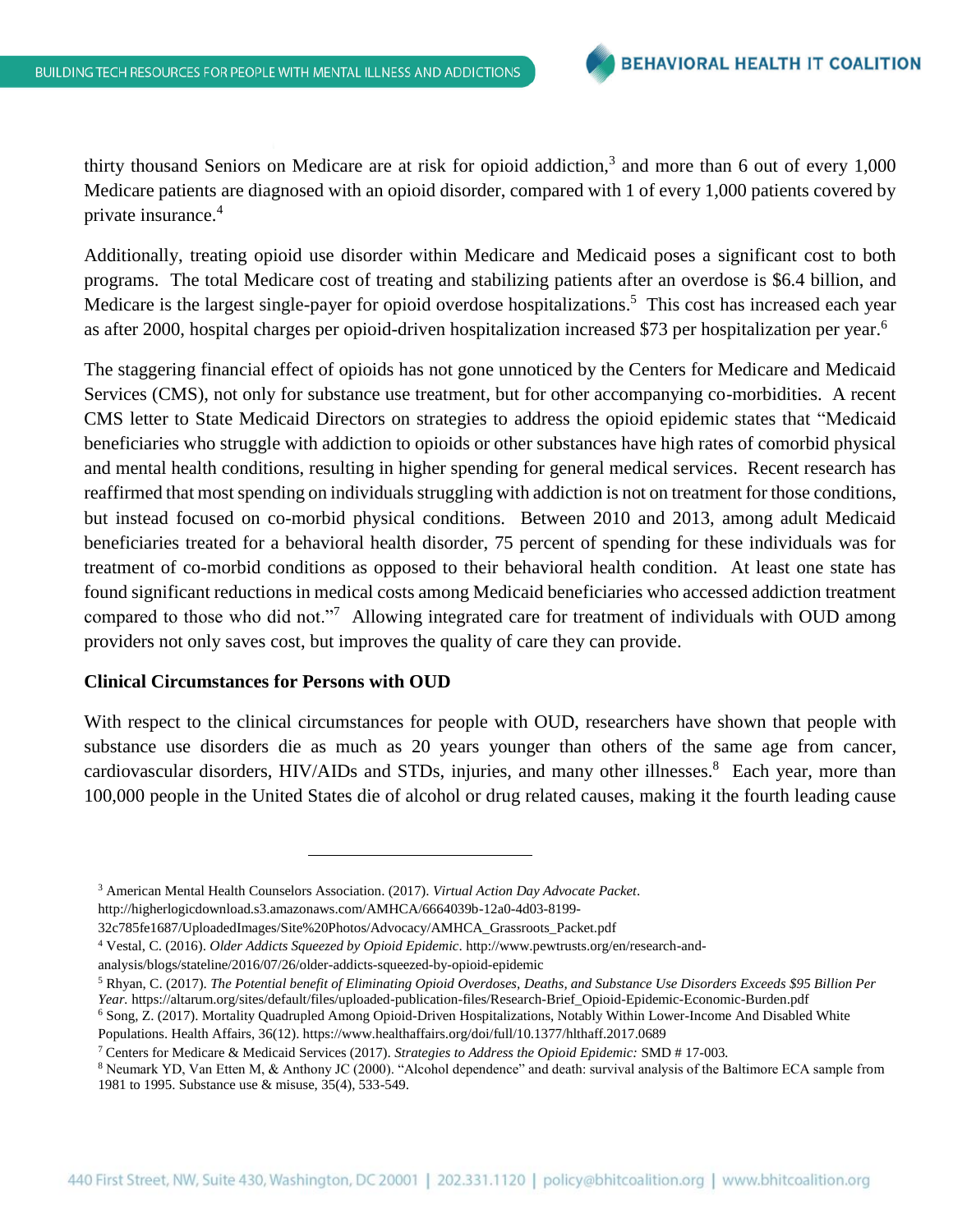$\overline{\phantom{a}}$ 

of preventable death, according to the Centers for Disease Control and Prevention (CDC).<sup>9</sup> Depression, bipolar disorder, post-traumatic stress, nicotine dependence, and sleep disorders commonly co-occur with alcohol and drug use.<sup>10</sup> Medically ill inpatients who also have alcohol or drug disorders are at a greater increased risk of rapid re-hospitalization after discharge and greater health care use and costs.<sup>11</sup> Untreated, alcohol or drug use during pregnancy dramatically increases risk of poor birth outcomes, neonatal intensive care use and greater infant and maternal health care use.

With that as background, the BHIT Coalition will respond to the three questions most relevant to our Coalition's work.

**Question #3: How can Medicare and Medicaid payment incentives be used to remove barriers or create incentives to ensure beneficiaries receive evidence-based prevention, screening, assessment, and treatment for OUD and other SUDs to improve patient outcomes?**

As noted earlier, bipartisan congressional legislation has been introduced (S. 1732/HR 3331) by Senators Portman (R-OH) and Whitehouse (D-RI) and Representatives Jenkins (R-KS) and Matsui (D-CA), that would authorize a CMMI health IT demonstration program, for mental health and addiction treatment providers. In light of the opioid crisis, and the recent Health Emergency Declaration by President Trump, we strongly believe that the availability and adoption of health information technology and EHRs and their use for coordinated care is a necessary and valuable component to the treatment of those affected by substance use disorders.

Unfortunately, despite the high need among mental health and substance use providers, health IT infrastructure is often lacking within behavioral health care settings. **At the Medicaid and CHIP Payment and Access Commission (MACPAC) January 25, 2018 meeting, Principal Analyst Erin McMullen remarked on the lack of EHR availability, stating, "many community-based substance use treatment providers have not adopted EHRs at the same rate as the rest of the medical system. Participants noted** 

<sup>9</sup> 2013 Mortality Multiple Cause Micro-data Files. Detailed Tables for the National Vital Statistics Report "Deaths: Final Data for 2013." [http://www.cdc.gov/nchs/data/nvsr/nvsr64/nvsr64\\_02.pdf;](http://www.cdc.gov/nchs/data/nvsr/nvsr64/nvsr64_02.pdf) Centers for Disease Control and Prevention. Alcohol-Related Disease Impact. Atlanta, GA: CDC. Stahre M, Roeber J, Kanny D, Brewer RD, Zhang X. Contribution of excessive alcohol consumption to deaths and years of potential life lost in the United States. Prev Chronic Dis 2014;11:130293. Mokdad AH, Marks JS, Stroup DF, Gerberding JL. Actual causes of death in the United States, 2000. JAMA 2004;291(10):1238–45.

<sup>&</sup>lt;sup>10</sup> Whiteford HA, Degenhardt L, Rehm J, Baxter A, Ferrari A, Erskine HE, & Vos T. (2013). Global burden of disease attributable to mental and substance use disorders: findings from the Global Burden of Disease Study 2010. Lancet, 382(9904), 1575-1586. Lim SS, VosT, Flaxman AD, Danaei G, Shibuya K, Adair-Rohani H & Davis A. (2013). A comparative risk assessment of burden of disease and injury attributable to 67 risk factors and risk factor clusters in 21 regions, 1990–2010: a systematic analysis for the Global Burden of Disease Study 2010. Lancet, 380(9859), 2224-2260.

<sup>&</sup>lt;sup>11</sup> Boyd C, Leff B, Weiss C, Wolff J, Hamblin A, & Martin L (2010). Faces of Medicaid: Clarifying multi-morbidity patterns to improve targeting and delivery of clinical services for Medicaid populations. Center for Health Care Strategies. Walley A, Paasche-Orlow M, Lee EC, Forsythe S, Chetty VK, Mitchell S, & Jack BW. (2012). Acute care hospital utilization among medical inpatients discharged with a substance use disorder diagnosis. J Addict Med, 6(1), 50-56. Bradley KA, Rubinsky AD, Sun H, Bryson CL, Bishop MJ, Blough DK & Kivlahan DR. (2011). Alcohol screening and risk of postoperative complications in male VA patients undergoing major non-cardiac surgery. J Gen Intern Med, 26(2), 162-169.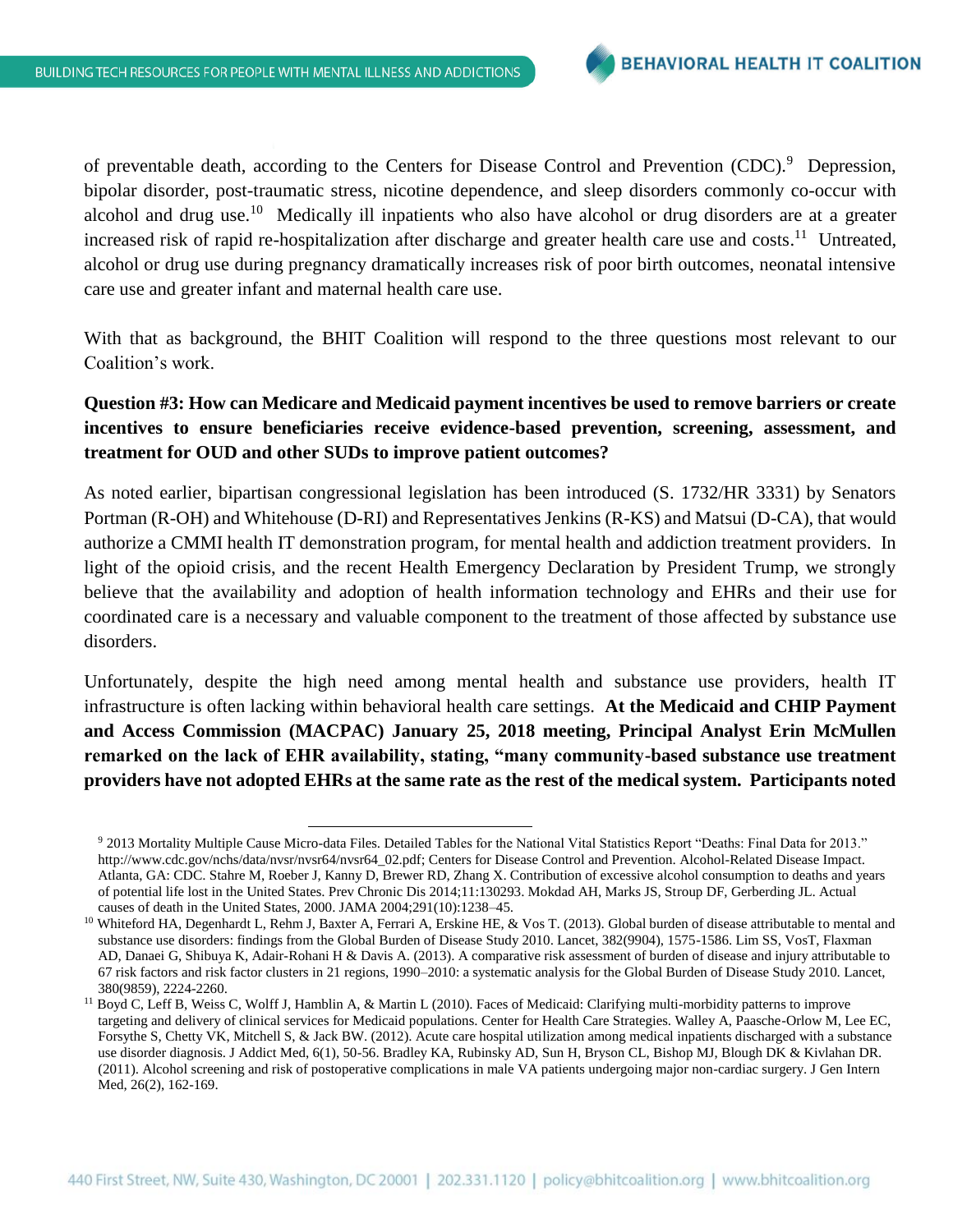**that many of these providers continue to share information by paper, phone, or fax. The roundtable discussion also attributed the slow adoption of EHR to a lack of financial incentives. Substance use providers were not eligible for financial incentives under HITECH that the rest of the health care system was able to access."<sup>12</sup>** Without the support of programs similar to the EHR incentive programs available to other providers, mental health and substance use providers have lagged behind on the adoption of EHRs and require financial support to initiate this process, ultimately affecting the quality of care they can provide to their patients.

## **Question #6: What can be done to improve data sharing and coordination between Medicare, Medicaid, and state initiatives, such as Prescription Drug Monitoring Programs (PDMPs)?**

There will be little or no data sharing among Medicare, Medicaid and state initiatives, such as PDMPs, unless EHRs are provided to substance use and mental health providers. Electronic health records and related connectivity services are increasingly the means by which data is shared.

# **Question #7: What best practices employed by states through innovative Medicaid policies or the private sector can be enhanced through federal efforts or incorporated into Medicare?**

The Center for Medicare and Medicaid Innovation (CMMI) within CMS is considering a potential payment or service delivery model to improve health care quality and access, while lowering the cost of care for Medicare, Medicaid, or CHIP beneficiaries with substance use and mental health conditions. We believe this financing demonstration should include behavioral health information technology as a means of addressing the opioid crisis. Behavioral health and substance use treatment providers are critical to mitigating the opioid crisis, as well as improving overall population health and reducing healthcare costs.

We cannot hope to address the opioid crisis successfully without providing EHRs and supporting health information technology within behavioral health settings. As the Committee contemplates possible actions to address the opioid epidemic, any comprehensive solution should provide incentives to substance use and mental health providers for the adoption of health information technology. Thank you for this opportunity to provide comment to the Committee on this important issue.

Sincerely,

American Psychological Association

Association for Behavioral Health and Wellness

 $\overline{\phantom{a}}$ 

<sup>&</sup>lt;sup>12</sup> Medicaid and CHIP Payment and Access Commission. (2018). [Public meeting transcript]. Retrieved from https://www.macpac.gov/wpcontent/uploads/2017/07/January-2018-MACPAC-Meeting-Transcript.pdf